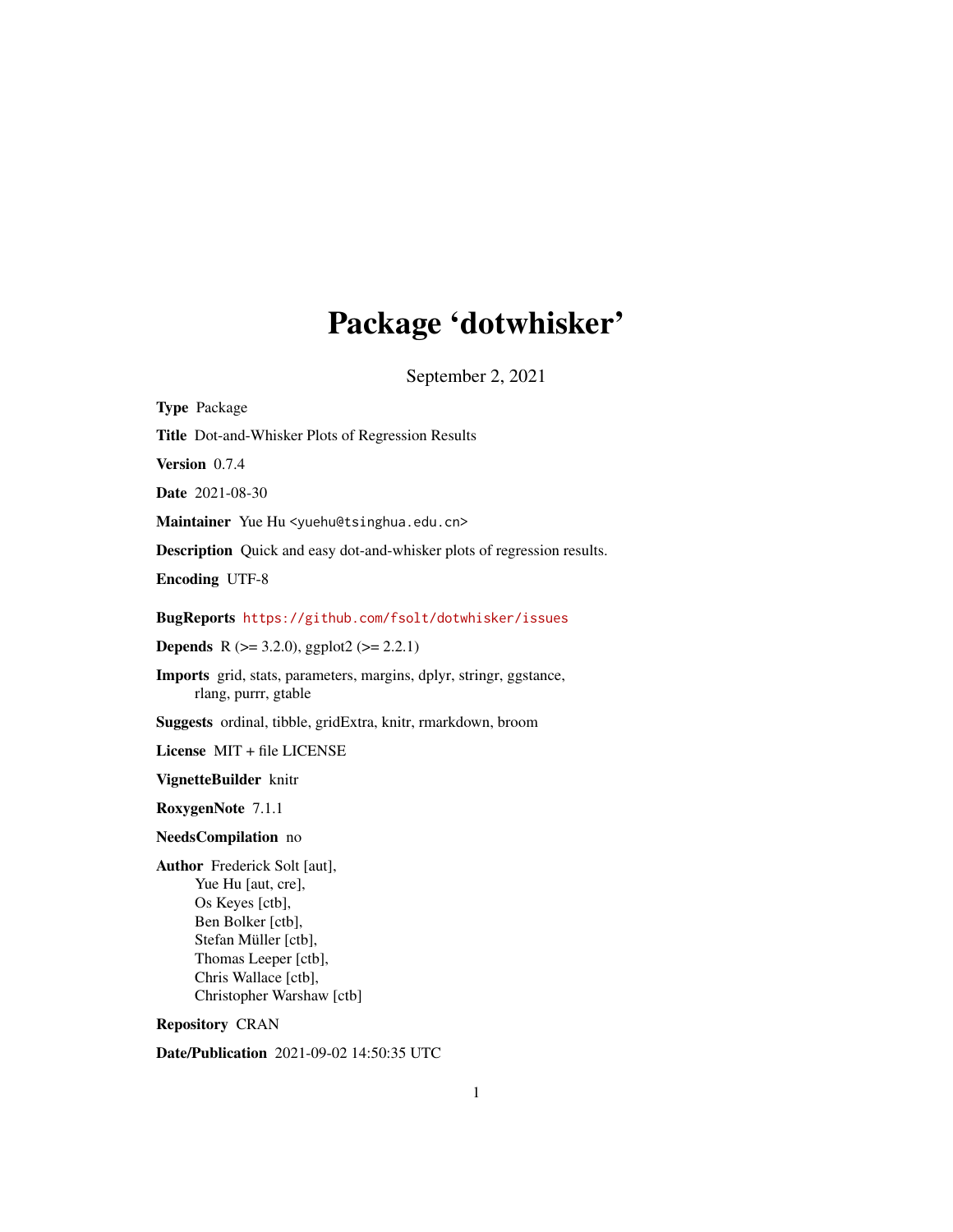# <span id="page-1-0"></span>R topics documented:

| Index | 14 |  |
|-------|----|--|
|       |    |  |
|       |    |  |
|       |    |  |
|       |    |  |
|       |    |  |
|       |    |  |
|       |    |  |

add\_brackets *Add Labelled Brackets to Group Predictors in a Dot-and-Whisker Plot*

# Description

add\_brackets draws brackets along the y-axis beyond the plotting area of a dot-and-whisker plot generated by dwplot, useful for labelling groups of predictors

#### Usage

 $add\_brackets(p, brackets, fontSize = 0.7, face = "italic", ...)$ 

# Arguments

| p        | A plot generated by dwplot. Any 'ggplot' customization should be done before<br>passing the plot to add_brackets. To pass the finalized plot to add_brackets<br>without creating an intermediate object, simply wrap the code that generates it<br>in braces $(\uparrow \uparrow$ and $\uparrow \uparrow)$ . |
|----------|--------------------------------------------------------------------------------------------------------------------------------------------------------------------------------------------------------------------------------------------------------------------------------------------------------------|
| brackets | A list of brackets; each element of the list should be a character vector consisting<br>of $(1)$ a label for the bracket, $(2)$ the name of the topmost variable to be enclosed<br>by the bracket, and (3) the name of the bottom most variable to be enclosed by<br>the bracket.                            |
| fontSize | A number defining the size of the bracket label. The default value is .7.                                                                                                                                                                                                                                    |
| face     | A typeface for the bracket labels; options are "plain", "bold", "italic", "oblique",<br>and "bold.italic".                                                                                                                                                                                                   |
| .        | Extra arguments to pass to gpar.                                                                                                                                                                                                                                                                             |

# Details

The brackets are drawn by 'grid' functions. Apart from font size and typeface, users can customize the appearance of the bracket labels by setting 'gpar' arguments in 'add\_brackets'.

### Value

The function returns a ggplot object.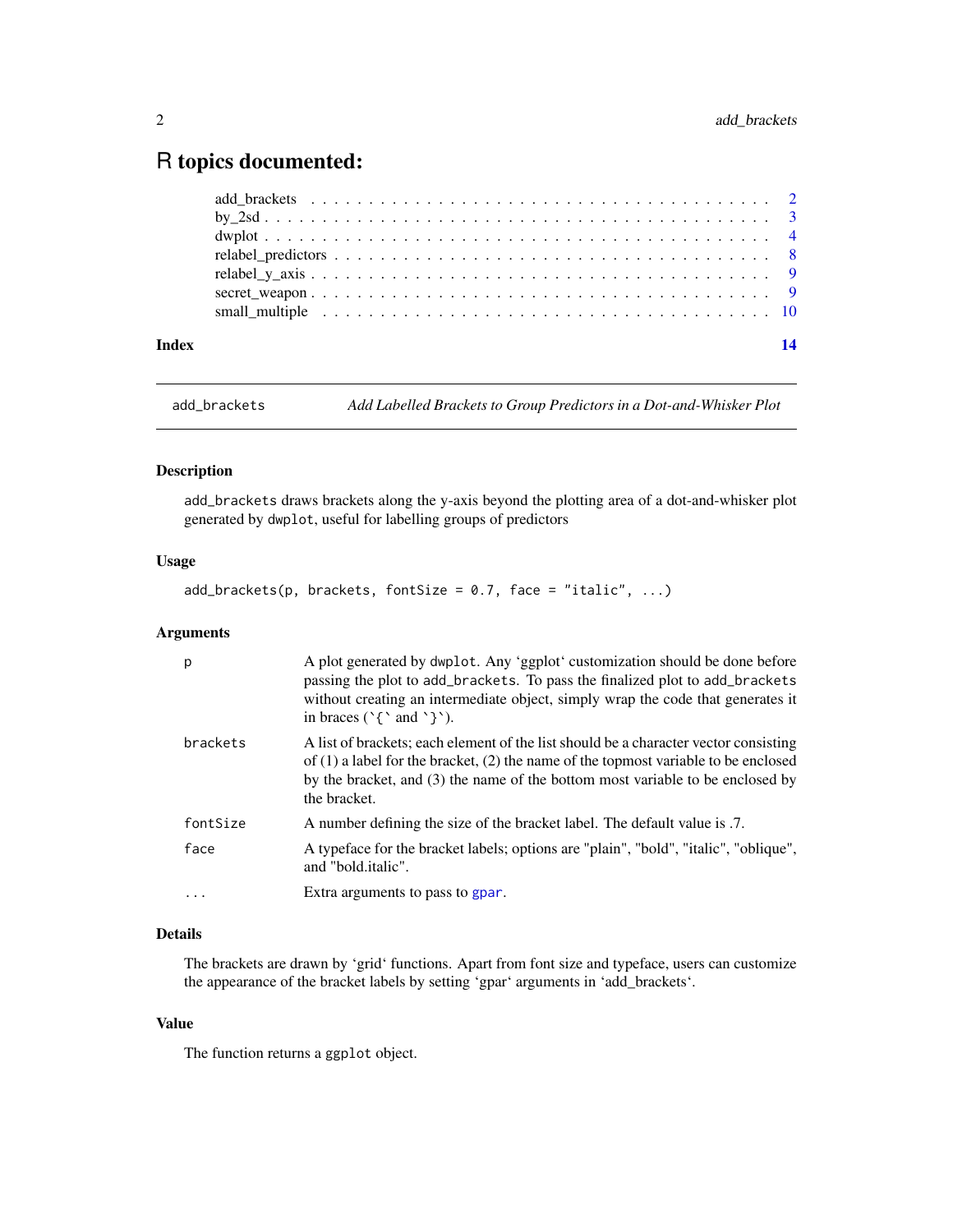#### <span id="page-2-0"></span> $by_2$ sd  $3$

#### Examples

```
library(dplyr)
m1 < - \ln(mpg \sim wt + cyl + disp, data = mtcars)two_brackets <- list(c("Engine", "Cylinder", "Displacement"),
                     c("Not Engine", "Intercept", "Weight"))
{dwplot(m1, show_intercept = TRUE) %>%
       relabel_predictors("(Intercept)" = "Intercept",
                          wt = "Weight",
                          cyl = "Cylinder",
                          disp = "Displacement") +
       theme_bw() + xlab("Coefficient") + ylab("") +
       theme(legend.position="none") +
       geom_vline(xintercept = 0, colour = "grey50", linetype = 2)} %>%
   add_brackets(two_brackets)
```
<span id="page-2-1"></span>by\_2sd *Rescale regression results by multiplying by 2 standard deviations*

#### Description

by\_2sd rescales regression results to facilitate making dot-and-whisker plots using [dwplot](#page-3-1).

#### Usage

by\_2sd(df, dataset)

#### Arguments

| df      | A data frame including the variables term (names of independent variables),<br>estimate (corresponding coefficient estimates), std. error (corresponding stan-                                                                                                                                                                                                              |
|---------|-----------------------------------------------------------------------------------------------------------------------------------------------------------------------------------------------------------------------------------------------------------------------------------------------------------------------------------------------------------------------------|
|         | dard errors), and optionally model (when multiple models are desired on a single<br>plot) such as generated those by tidy.                                                                                                                                                                                                                                                  |
| dataset | The data analyzed in the models whose results are recorded in df, or (prefer-<br>ably) the <i>model matrix</i> used by the models in df; the information required for<br>complex models can more easily be generated from the model matrix than from<br>the original data set. In many cases the model matrix can be extracted from the<br>original model via model matrix. |

#### Details

by\_2sd multiplies the results from regression models saved as tidy data frames for predictors that are not binary by twice the standard deviation of these variables in the dataset analyzed. Standardizing in this way yields coefficients that are directly comparable to each other and to those for untransformed binary predictors (Gelman 2008) and so facilitates plotting using [dwplot](#page-3-1). Note that the current version of by\_2sd does not subtract the mean (in contrast to Gelman's (2008) formula). However, all estimates and standard errors of the independent variables are the same as if the mean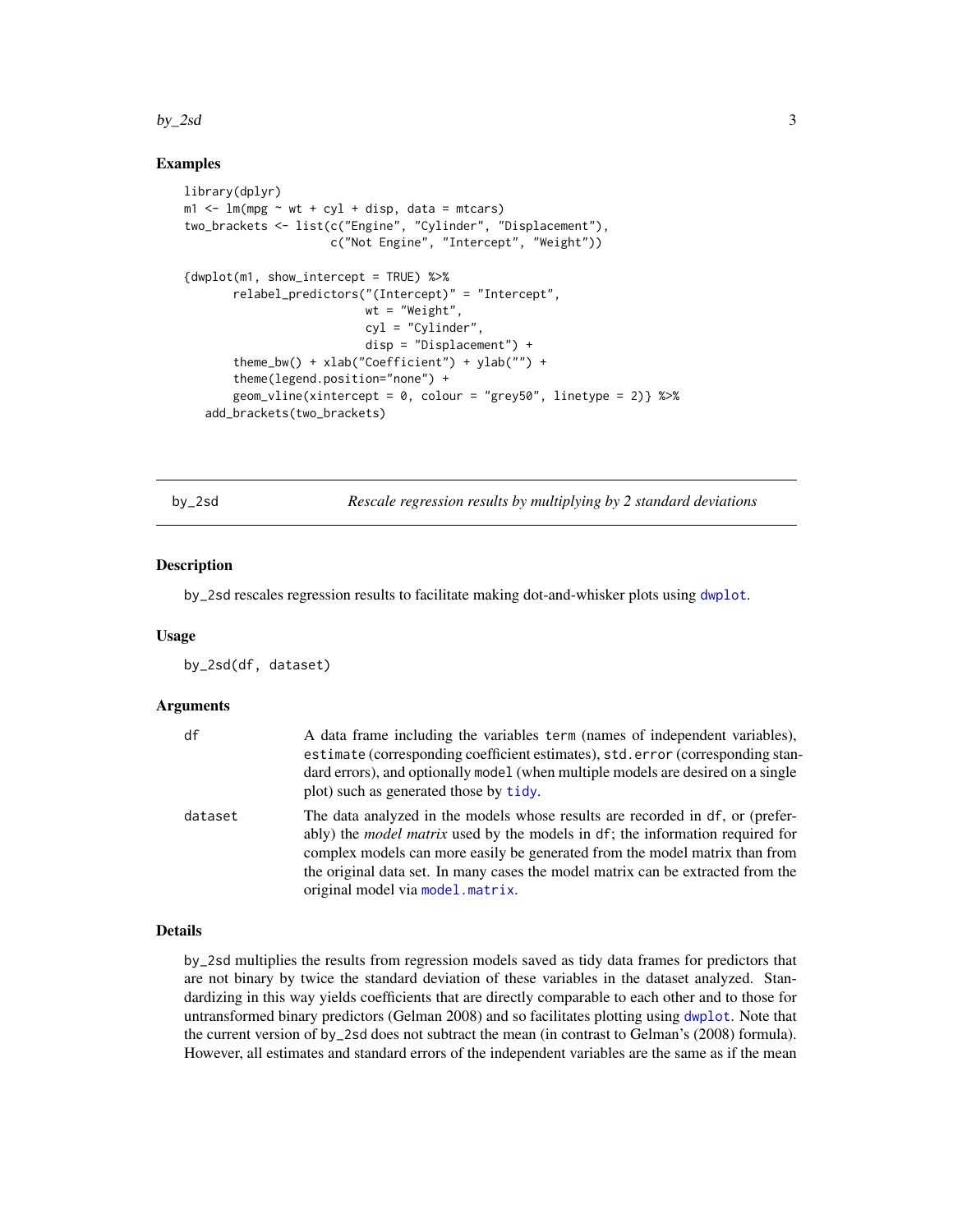was subtracted. The only difference from Gelman (2008) is that for all variables in the model the intercept is shifted by the coefficient times the mean of the variable.

An alternative available in some circumstances is to pass a model object to arm::standardize before passing the results to [tidy](#page-0-0) and then on to [dwplot](#page-3-1). The advantages of by\_2sd are that (1) it takes a tidy data frame as its input and so is not restricted to only those model objects that standardize accepts and (2) it is much more efficient because it operates on the parameters rather than refitting the original model with scaled data.

#### Value

A tidy data frame

#### References

Gelman, Andrew. 2008. "Scaling Regression Inputs by Dividing by Two Standard Deviations." Statistics in Medicine, 27:2865-2873.

#### Examples

```
library(broom)
library(dplyr)
data(mtcars)
m1 < -1m(mpg \sim wt + cyl + disp, data = mtcars)m1_df <- tidy(m1) %>% by_2sd(mtcars) # create data frame of rescaled regression results
```
<span id="page-3-1"></span>

dwplot *Dot-and-Whisker Plots of Regression Results*

#### Description

dwplot is a function for quickly and easily generating dot-and-whisker plots of regression models saved in tidy data frames.

#### Usage

```
dwplot(
  x,
  ci = 0.95,dodge_size = 0.4,
  vars_order = NULL,
  show\_intercept = FALSE,
  margins = FALSE,
 model_name = "model",
 model_order = NULL,
  style = c("dotwhisker", "distribution"),
  by_2sd = FALSE,
```
<span id="page-3-0"></span>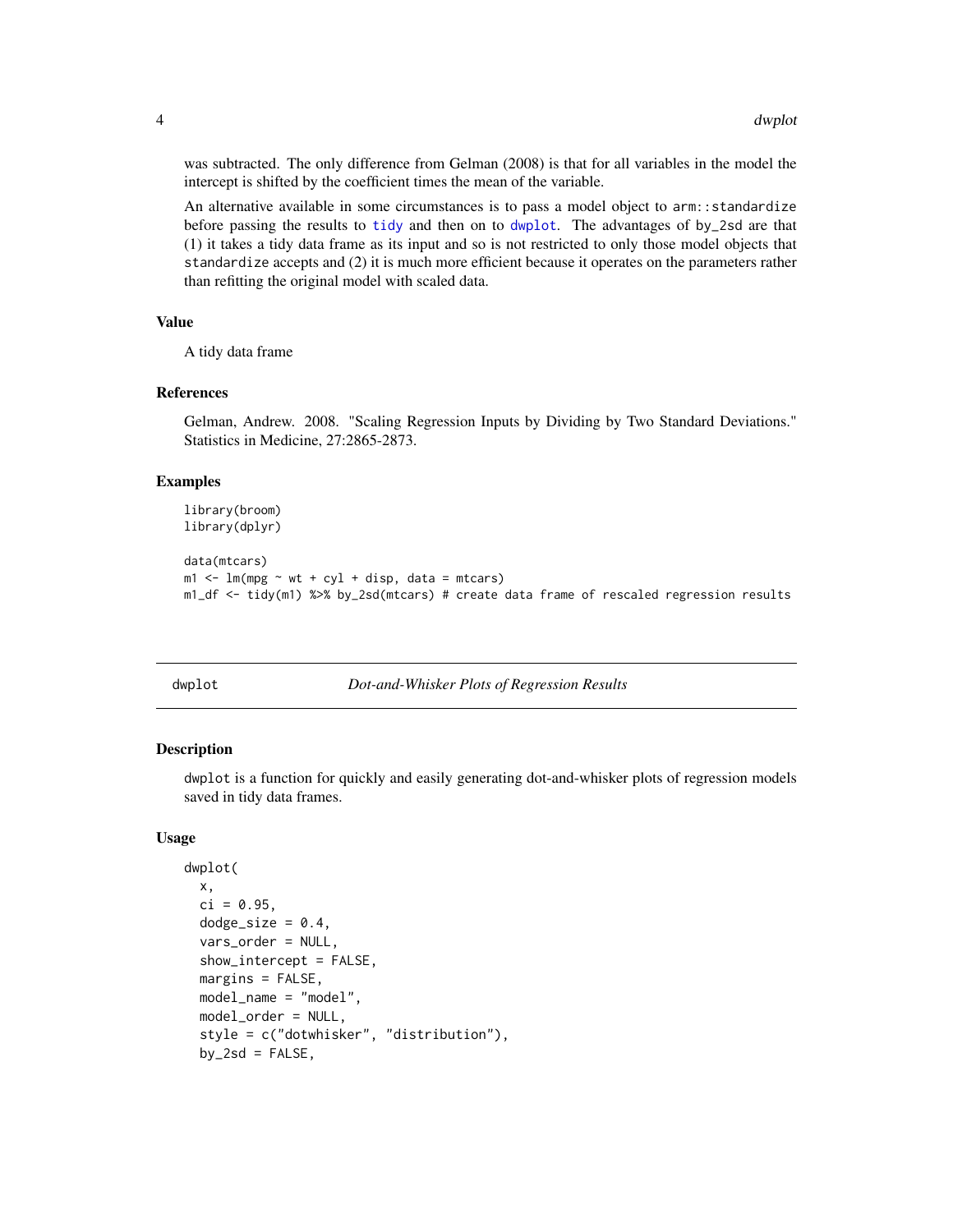#### <span id="page-4-0"></span>dwplot 5 and 5 and 5 and 5 and 5 and 5 and 5 and 5 and 5 and 5 and 5 and 5 and 5 and 5 and 5 and 5 and 5 and 5

```
vline = NULL,
 dot_{args} = list(size = 1.2),whisker_args = list(size = 0.5),
 dist_args = list(alpha = 0.5),
 line_args = list(alpha = 0.75, size = 1),
  ...
\mathcal{L}dw_plot(
  x,
 ci = 0.95,dodge_size = 0.4,
 vars_order = NULL,
  show_intercept = FALSE,
 margins = FALSE,
 model_name = "model",
 model_order = NULL,
 style = c("dotwhisker", "distribution"),
 by_2sd = FALSE,
  vline = NULL,
 dot_{args} = list(size = 1.2),whisker_args = list(size = 0.5),
 dist_args = list(alpha = 0.5),
 line_{args} = list(alpha = 0.75, size = 1),...
\mathcal{L}
```
# Arguments

| X              | Either a model object to be tidied with tidy, or a list of such model objects, or<br>a tidy data frame of regression results (see 'Details').                                                                                                                                                                                                          |
|----------------|--------------------------------------------------------------------------------------------------------------------------------------------------------------------------------------------------------------------------------------------------------------------------------------------------------------------------------------------------------|
| сi             | A number indicating the level of confidence intervals; the default is 0.95.                                                                                                                                                                                                                                                                            |
| dodge_size     | A number indicating how much vertical separation should be between different<br>models' coefficients when multiple models are graphed in a single plot. Lower<br>values tend to look better when the number of independent variables is small,<br>while a higher value may be helpful when many models appear on the same plot;<br>the default is 0.4. |
| vars_order     | A vector of variable names that specifies the order in which the variables are to<br>appear along the y-axis of the plot. Note that the order will be overwritten by<br>relabel_predictors, if the function is following called.                                                                                                                       |
| show_intercept | A logical constant indicating whether the coefficient of the intercept term should<br>be plotted.                                                                                                                                                                                                                                                      |
| margins        | A logical value indicating whether presenting the average marginal effects of<br>the estimates. See the Details for more information.                                                                                                                                                                                                                  |
| model_name     | The name of a variable that distinguishes separate models within a tidy data<br>frame.                                                                                                                                                                                                                                                                 |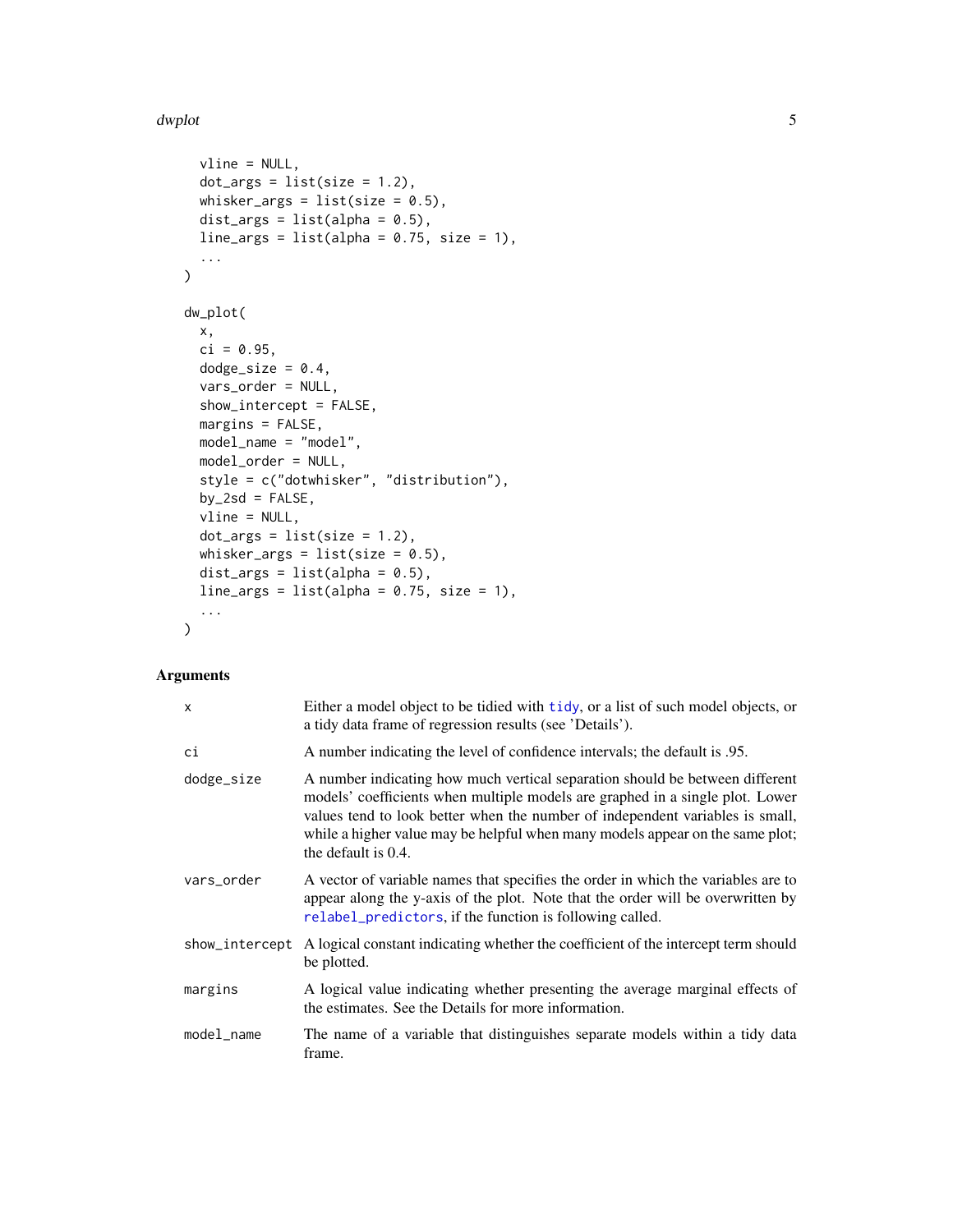<span id="page-5-0"></span>

| model_order  | A character vector defining the order of the models when multiple models are<br>involved.                                                                                                                                                                                                                                                                          |
|--------------|--------------------------------------------------------------------------------------------------------------------------------------------------------------------------------------------------------------------------------------------------------------------------------------------------------------------------------------------------------------------|
| style        | Either "dotwhisker" or "distribution". "dotwhisker", the default, shows<br>the regression coefficients' point estimates as dots with confidence interval whiskers.<br>"distribution" shows the normal distribution with mean equal to the point<br>estimate and standard deviation equal to the standard error, underscored with a<br>confidence interval whisker. |
| by_2sd       | When x is model object or list of model objects, should the coefficients for<br>predictors that are not binary be rescaled by twice the standard deviation of<br>these variables in the dataset analyzed, per Gelman (2008)? Defaults to FALSE.<br>Note that when x is a tidy data frame, one can use $by$ 2sd to rescale similarly.                               |
| vline        | A geom_vline() object, typically with xintercept = $0$ , to be drawn behind the<br>coefficients.                                                                                                                                                                                                                                                                   |
| dot_args     | When style is "dotwhisker", a list of arguments specifying the appearance of<br>the dots representing mean estimates. For supported arguments, see geom_point.                                                                                                                                                                                                     |
| whisker_args | When style is "dotwhisker", a list of arguments specifying the appearance of<br>the whiskers representing the confidence intervals. For supported arguments,<br>see geom_linerangeh.                                                                                                                                                                               |
| dist_args    | When style is "distribution", a list of arguments specifying the appearance of<br>normally distributed regression estimates. For supported arguments, see geom_polygon.                                                                                                                                                                                            |
| line_args    | When style is "distribution", a list of arguments specifying the appearance of<br>the line marking the confidence interval beneath the normal distribution. For<br>supported arguments, see geom_linerangeh.                                                                                                                                                       |
|              | Extra arguments to pass to parameters.                                                                                                                                                                                                                                                                                                                             |
|              |                                                                                                                                                                                                                                                                                                                                                                    |

## Details

dwplot visualizes regression model objects or regression results saved in tidy data frames as dotand-whisker plots generated by [ggplot](#page-0-0).

Tidy data frames to be plotted should include the variables term (names of predictors), estimate (corresponding estimates of coefficients or other quantities of interest), std.error (corresponding standard errors), and optionally model (when multiple models are desired on a single plot; a different name for this last variable may be specified using the model\_name argument). In place of std.error one may substitute conf.low (the lower bounds of the confidence intervals of each estimate) and conf.high (the corresponding upper bounds).

For convenience, dwplot also accepts as input those model objects that can be tidied by [tidy](#page-0-0) (or [tidy\\_parameters](#page-0-0), [parameters](#page-0-0) (with proper formatting)), or a list of such model objects.

By default, the plot will display 95-percent confidence intervals. To display a different interval when passing a model object or objects, specify a ci argument. When passing a data frame of results, include the variables conf.low and conf.high describing the bounds of the desired interval.

Because the function can take a data frame as input, it is easily employed for a wide range of models, including those not supported by broom, broomExtra, or parameters. And because the output is a ggplot object, it can easily be further customized with any additional arguments and layers supported by ggplot2. Together, these two features make dwplot extremely flexible.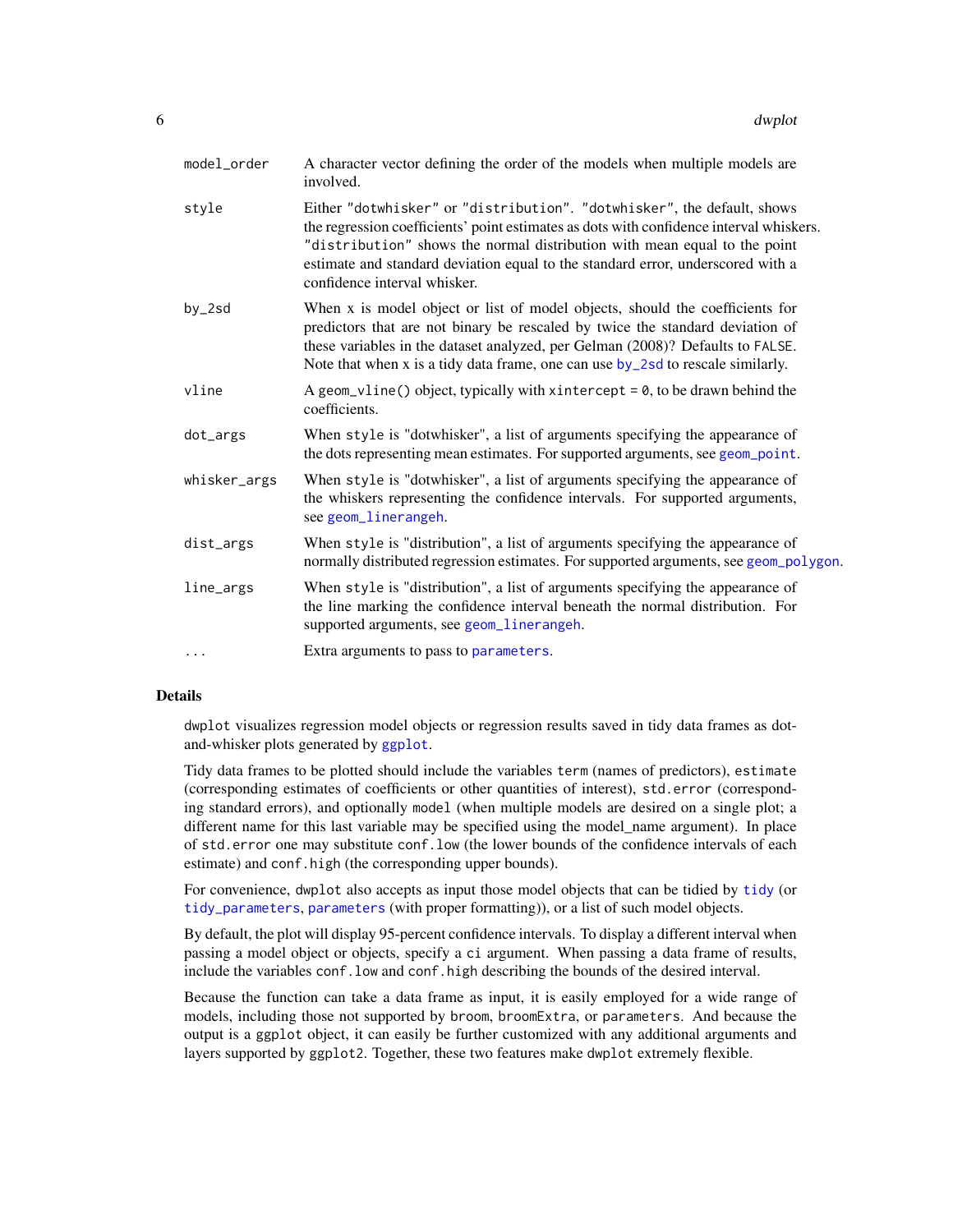#### <span id="page-6-0"></span>dwplot the contract of the contract of the contract of the contract of the contract of the contract of the contract of the contract of the contract of the contract of the contract of the contract of the contract of the con

dwplot provides an option to present the average marginal effect directly based on [margins](#page-0-0). Users can alter the confidence intervals of the margins through the ci argument. See the full list of supported functions in the document of the package [margins](#page-0-0). The 'margins' argument also works for small\_multiple and secret\_weapon.

#### Value

The function returns a ggplot object.

### **References**

Kastellec, Jonathan P. and Leoni, Eduardo L. 2007. "Using Graphs Instead of Tables in Political Science." \*Perspectives on Politics\*, 5(4):755-771.

Gelman, Andrew. 2008. "Scaling Regression Inputs by Dividing by Two Standard Deviations." \*Statistics in Medicine\*, 27:2865-2873.

#### Examples

```
library(dplyr)
# Plot regression coefficients from a single model object
data(mtcars)
m1 < - \ln(mpg \sim wt + cyl + disp, data = mtcars)dwplot(m1, vline = geom_vline(xintercept = \theta, colour = "grey50", linetype = 2)) +
    xlab("Coefficient")
# using 99% confidence interval
dwplot(m1, ci = .99)# Plot regression coefficients from multiple models
m2 \leq update(m1, \sim . - disp)
dwplot(list(full = m1, nodisp = m2))# Change the appearance of dots and whiskers
dwplot(m1, dot_{args} = list(size = 3, pch = 21, fill = "white")# Plot regression coefficients from multiple models on the fly
mtcars %>%
    split(.$am) %>%
   purrr::map(\sim lm(mpg \sim wt + cyl + disp, data = .x)) %>%
   dwplot() %>%
    relabel_{predictors}(c(wt = "Weight", cyl = "Cylinder's", disp = "Displacement")) +theme_bw() + xlab("Coefficient") + ylab("") +
   geom_vline(xintercept = 0, colour = "grey60", linetype = 2) +
    ggtitle("Predicting Gas Mileage, OLS Estimates") +
    theme(plot.title = element_text(face = "bold"),
          legend.position = c(.995, .99),
          legend.justification = c(1, 1),
          legend.background = element_rect(colour="grey80"),
          legend.title.align = .5) +
    scale\_colour\_grey(start = .4, end = .8,name = "Transmission",
                      breaks = c("Model 0", "Model 1"),
                      labels = c("Automatic", "Manual"))
```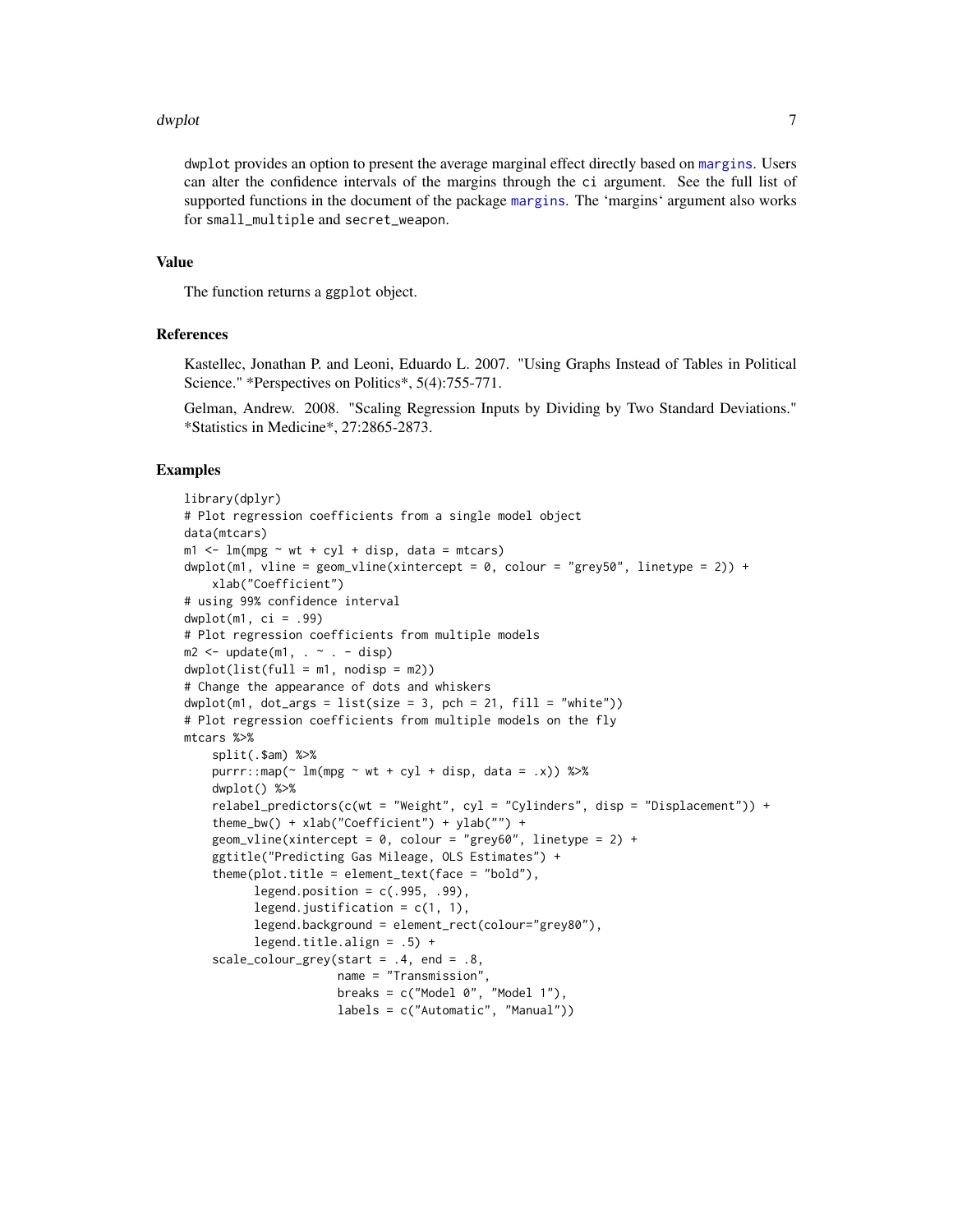<span id="page-7-1"></span><span id="page-7-0"></span>

#### Description

relabel\_predictors is a convenience function for relabeling the predictors in a tidy data frame to be passed to [dwplot](#page-3-1) or a plot generated by [dwplot](#page-3-1)

#### Usage

```
relabel_predictors(x, ...)
```
#### Arguments

x Either a tidy data frame to be passed to [dwplot](#page-3-1) or a plot generated by [dwplot](#page-3-1).

... Named replacements, as in [recode](#page-0-0). The argument names should be the current values to be replaced, and the argument values should be the new (replacement) values. For backwards compatibility, a named character vector, with new values as values, and old values as names may also be used. The order of the named replacements will be preserved, so this function also serves the purpose of reordering variables.

#### Value

The function returns an object of the same type as it is passed: a tidy data frame or a plot generated by [dwplot](#page-3-1).

# Examples

```
library(broom)
library(dplyr)
data(mtcars)
m1 < -1m(mpg \sim wt + cyl + disp, data = mtcars)m1_df <- broom::tidy(m1) %>%
         relabel_predictors("(Intercept)" = "Intercept",
                              wt = "Weight",
                              disp = "Displacement",
                              cyl = "Cylinder")
dwplot(m1_df)
dwplot(m1, show_intercept = TRUE) %>%
    relabel_predictors("(Intercept)" = "Intercept",
                              wt = "Weight",
                              disp = "Displacement",
                              cyl = "Cylinder")
```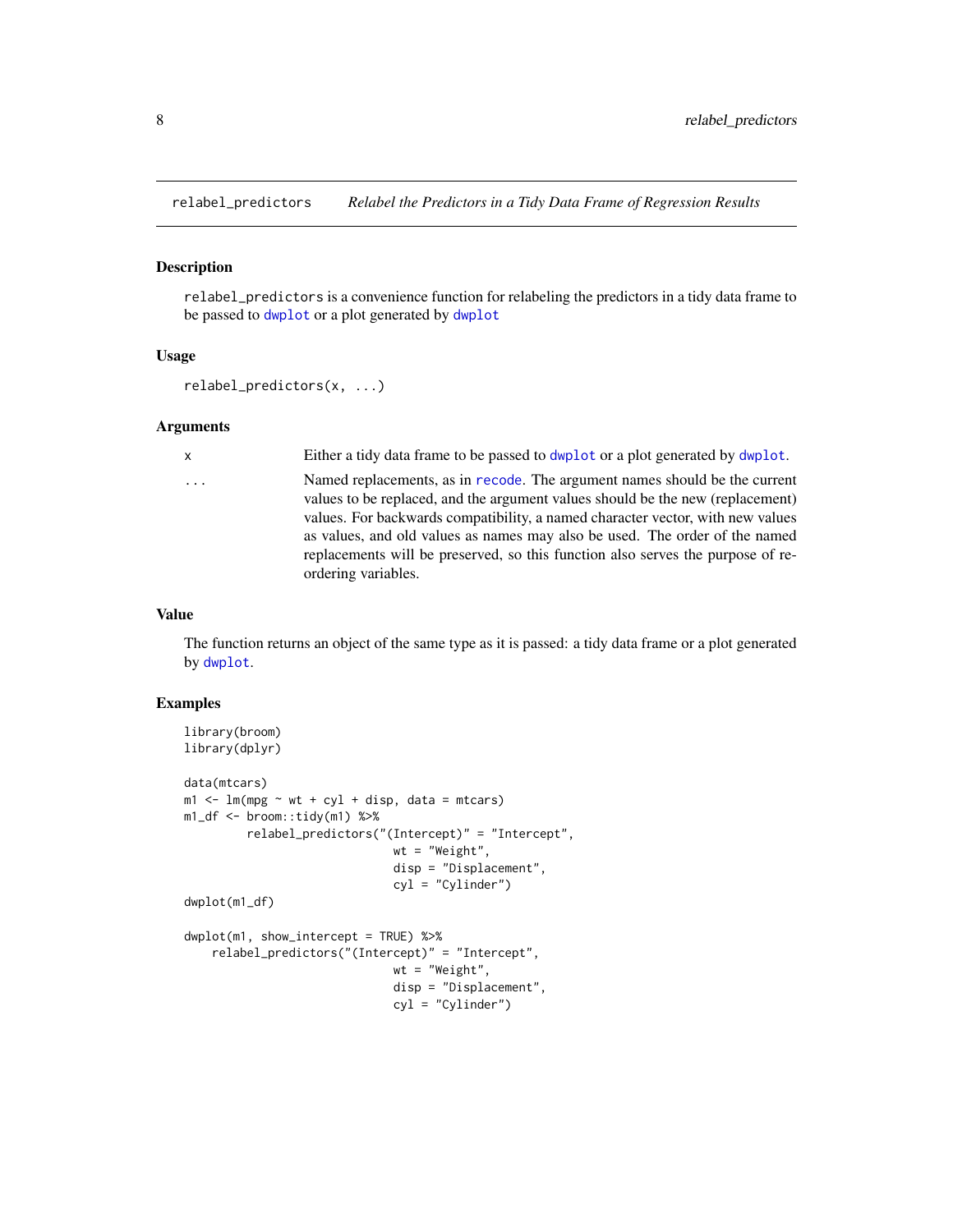<span id="page-8-0"></span>

#### Description

relabel\_y\_axis DEPRECATED. A convenience function for relabeling the predictors on the yaxis of a dot-whisker plot created by [dwplot](#page-3-1). It is deprecated; use [relabel\\_predictors](#page-7-1) instead.

#### Usage

relabel\_y\_axis(x)

#### Arguments

x A vector of labels for predictors, listed from top to bottom

#### See Also

[relabel\\_predictors](#page-7-1) to relabel predictors on the y-axis of a dot-whisker plot or in a tidy data.frame

| secret_weapon |        | Generate a 'Secret Weapon' Plot of Regression Results from Multiple |
|---------------|--------|---------------------------------------------------------------------|
|               | Models |                                                                     |

#### Description

secret\_weapon is a function for plotting regression results of multiple models as a 'secret weapon' plot

# Usage

 $secret\_weapon(x, var = NULL, ci = 0.95, margins = FALSE, by_2sd = FALSE, ...)$ 

#### Arguments

| $\mathsf{x}$ | Either a model object to be tidied with tidy, or a list of such model objects, or<br>a tidy data frame of regression results (see 'Details').                                                                                                                                                                       |
|--------------|---------------------------------------------------------------------------------------------------------------------------------------------------------------------------------------------------------------------------------------------------------------------------------------------------------------------|
| var          | The predictor whose results are to be shown in the 'secret weapon' plot                                                                                                                                                                                                                                             |
| сi           | A number indicating the level of confidence intervals; the default is .95.                                                                                                                                                                                                                                          |
| margins      | A logical value indicating whether presenting the average marginal effects of<br>the estimates. See the Details for more information.                                                                                                                                                                               |
| $by_2$ sd    | When x is a list of model objects, should the coefficients for predictors that are<br>not binary be rescaled by twice the standard deviation of these variables in the<br>dataset analyzed, per Gelman (2008)? Defaults to TRUE. Note that when x is a<br>tidy data frame, one can use by 2sd to rescale similarly. |
| .            | Arguments to pass to dwplot.                                                                                                                                                                                                                                                                                        |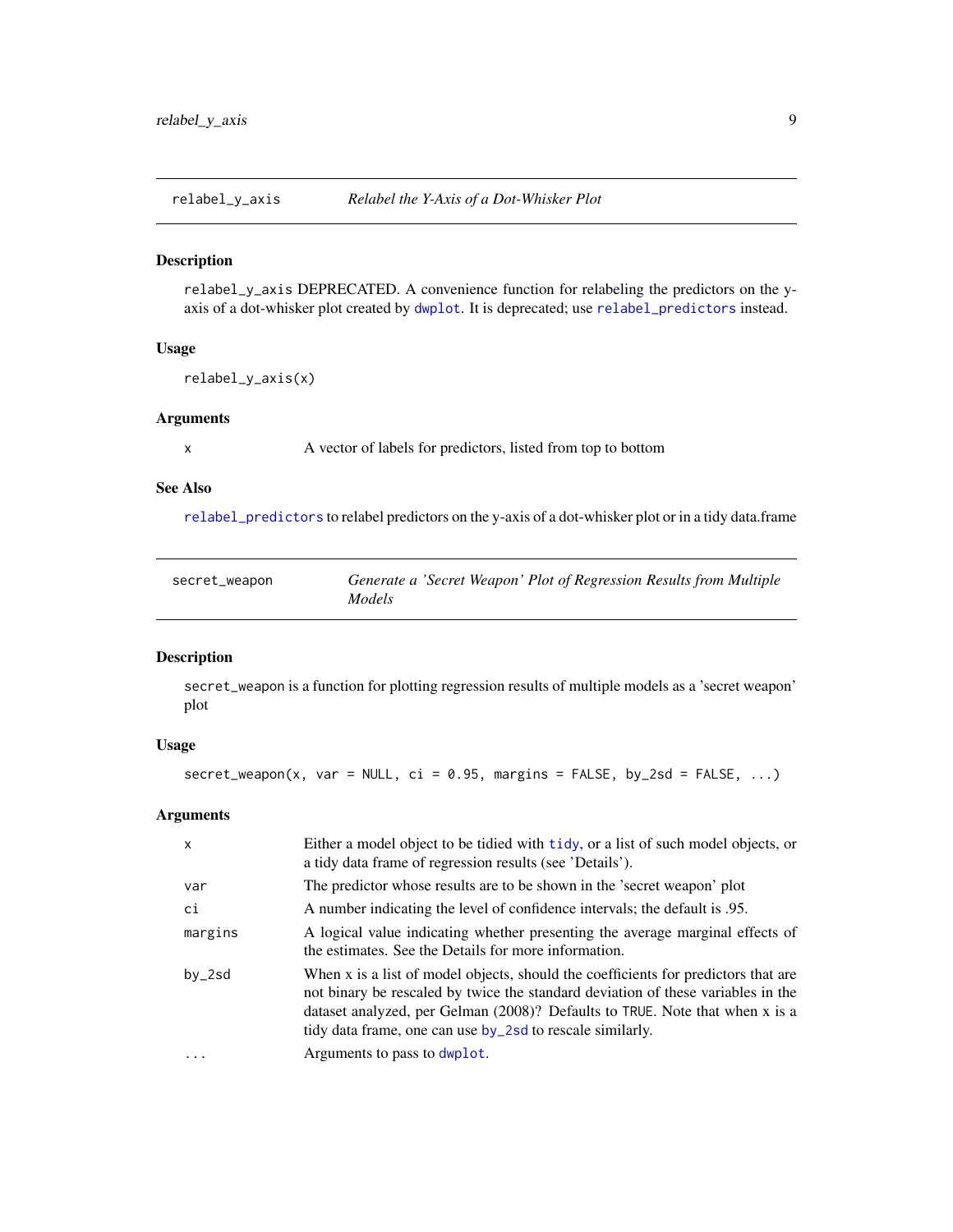### Details

Andrew Gelman has coined the term ["the secret weapon"](https://statmodeling.stat.columbia.edu/2005/03/07/the_secret_weap/) for dot-and-whisker plots that compare the estimated coefficients for a single predictor across many models or datasets. secret\_weapon takes a tidy data frame of regression results or a list of model objects and generates a dot-and-whisker plot of the results of a single variable across the multiple models.

Tidy data frames to be plotted should include the variables term (names of predictors), estimate (corresponding estimates of coefficients or other quantities of interest), std.error (corresponding standard errors), and model (identifying the corresponding model). In place of std.error one may substitute lb (the lower bounds of the confidence intervals of each estimate) and ub (the corresponding upper bounds).

Alternately, secret\_weapon accepts as input a list of model objects that can be tidied by [tidy](#page-0-0) (or [tidy\\_parameters](#page-0-0), [parameters](#page-0-0) (with proper formatting)), or a list of such model objects.

#### Value

The function returns a ggplot object.

#### Examples

```
library(dplyr)
library(broom)
# Estimate models across many samples, put results in a tidy data frame
by_clarity <- diamonds %>% group_by(clarity) %>%
do(tidy(lm(price ~^c\ncarat ~+ cut ~+ color, data = .))) %>%
ungroup \frac{1}{2} rename(model = clarity)
# Generate a 'secret weapon' plot of the results of diamond size
secret_weapon(by_clarity, "carat")
```
small\_multiple *Generate a 'Small Multiple' Plot of Regression Results*

#### **Description**

small\_multiple is a function for plotting regression results of multiple models as a 'small multiple' plot

#### Usage

```
small_multiple(
 x,
  ci = 0.95,
 margins = FALSE,
```
<span id="page-9-0"></span>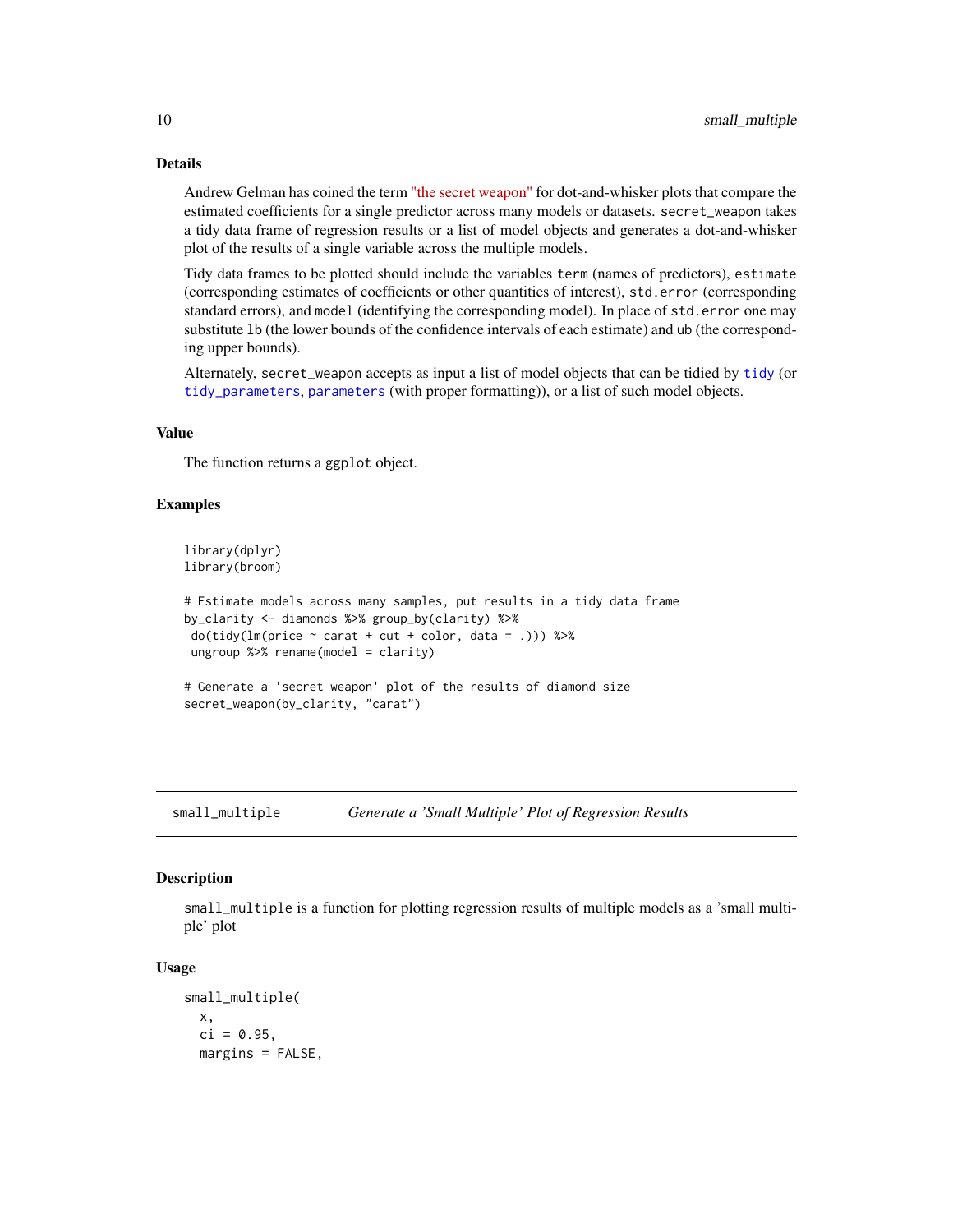# <span id="page-10-0"></span>small\_multiple 11

```
dodge_size = 0.4,
show_intercept = FALSE,
model_order = NULL,
submodel_order = NULL,
axis_switch = FALSE,
by_2sd = FALSE,
dot_{args} = list(size = 0.3),...
```
#### Arguments

)

| X              | Either a model object to be tidied with tidy, or a list of such model objects, or<br>a tidy data frame of regression results (see 'Details').                                                                                                                                                                                                                                        |
|----------------|--------------------------------------------------------------------------------------------------------------------------------------------------------------------------------------------------------------------------------------------------------------------------------------------------------------------------------------------------------------------------------------|
| сi             | A number indicating the level of confidence intervals; the default is .95.                                                                                                                                                                                                                                                                                                           |
| margins        | A logical value indicating whether presenting the average marginal effects of<br>the estimates. See the Details for more information.                                                                                                                                                                                                                                                |
| dodge_size     | A number (typically between 0 and 0.3; the default is .06) indicating how much<br>horizontal separation should appear between different submodels' coefficients<br>when multiple submodels are graphed in a single plot. Lower values tend to<br>look better when the number of models is small, while a higher value may be<br>helpful when many submodels appear on the same plot. |
| show_intercept | A logical constant indicating whether the coefficient of the intercept term should<br>be plotted                                                                                                                                                                                                                                                                                     |
| model_order    | A character vector defining the order of the models when multiple models are<br>involved.                                                                                                                                                                                                                                                                                            |
| submodel_order | A character vector defining the order of the submodels when multiple submodels<br>are involved.                                                                                                                                                                                                                                                                                      |
| axis_switch    | A logical constant indicating the position of variable labels and y axis ticks.<br>Default is FALSE, when the variable label is on the right side, and y axis ticks<br>is on the left size.                                                                                                                                                                                          |
| by_2sd         | When x is model object or list of model objects, should the coefficients for<br>predictors that are not binary be rescaled by twice the standard deviation of<br>these variables in the dataset analyzed, per Gelman (2008)? Defaults to TRUE.<br>Note that when x is a tidy data frame, one can use by 2sd to rescale similarly.                                                    |
| dot_args       | A list of arguments specifying the appearance of the dots representing mean<br>estimates. For supported arguments, see geom_pointrangeh.                                                                                                                                                                                                                                             |
| .              | Arguments to pass to dwplot.                                                                                                                                                                                                                                                                                                                                                         |

### Details

small\_multiple, following [Kastellec and Leoni \(2007\),](https://www.cambridge.org/core/journals/perspectives-on-politics/article/using-graphs-instead-of-tables-in-political-science/9FD63E9EE686AF046732191EE8A68034) provides a compact means of representing numerous regression models in a single plot.

Tidy data frames to be plotted should include the variables term (names of predictors), estimate (corresponding estimates of coefficients or other quantities of interest), std.error (corresponding standard errors), and model (identifying the corresponding model). In place of std.error one may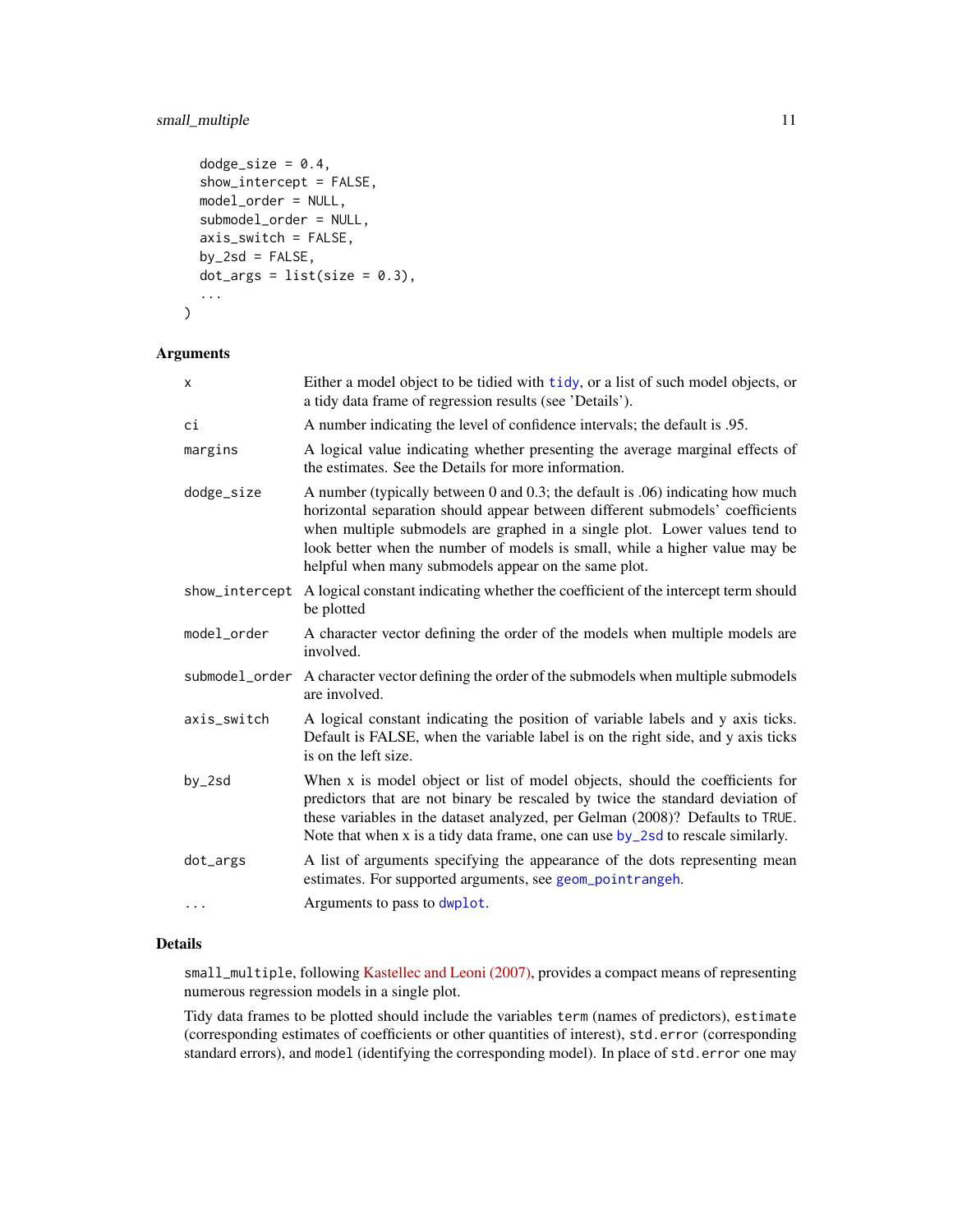substitute conf. low (the lower bounds of the confidence intervals of each estimate) and conf. high (the corresponding upper bounds).

Alternately, small\_multiple accepts as input a list of model objects that can be tidied by [tidy](#page-0-0) (or [tidy\\_parameters](#page-0-0), [parameters](#page-0-0) (with proper formatting)), or a list of such model objects.

Optionally, more than one set of results can be clustered to facilitate comparison within each model; one example of when this may be desirable is to compare results across samples. In that case, the data frame should also include a variable submodel identifying the submodel of the results.

#### Value

The function returns a ggplot object.

### References

Kastellec, Jonathan P. and Leoni, Eduardo L. 2007. "Using Graphs Instead of Tables in Political Science." Perspectives on Politics, 5(4):755-771.

#### Examples

```
library(broom)
library(dplyr)
# Generate a tidy data frame of regression results from six models
m \leftarrow list()ordered_vars <- c("wt", "cyl", "disp", "hp", "gear", "am")
m[[1]] \le - \ln(mpg \sim wt, data = mtcars)m123456_df <- m[[1]] %>% tidy %>% by_2sd(mtcars) %>%
  mutate(model = "Model 1")
for (i in 2:6) {
 m[[i]] \leftarrow update(m[[i-1]], paste(" . - +", ordered_vars[i]))m123456_df <- rbind(m123456_df, m[[i]] %>% tidy %>% by_2sd(mtcars) %>%
   mutate(model = paste("Model", i)))
}
# Generate a 'small multiple' plot
small_multiple(m123456_df)
## Using submodels to compare results across different samples
# Generate a tidy data frame of regression results from five models on
# the mtcars data subset by transmission type (am)
ordered_vars <- c("wt", "cyl", "disp", "hp", "gear")
mod < - "mpg \sim wt"
by_trans <- mtcars %>% group_by(am) %>% # group data by transmission
  do(tidy(lm(mod, data = .))) %\gg # run model on each group
  rename(submodel = am) %>% # make submodel variable
  mutate(model = "Model 1") %>% # make model variable
 ungroup()
```
<span id="page-11-0"></span>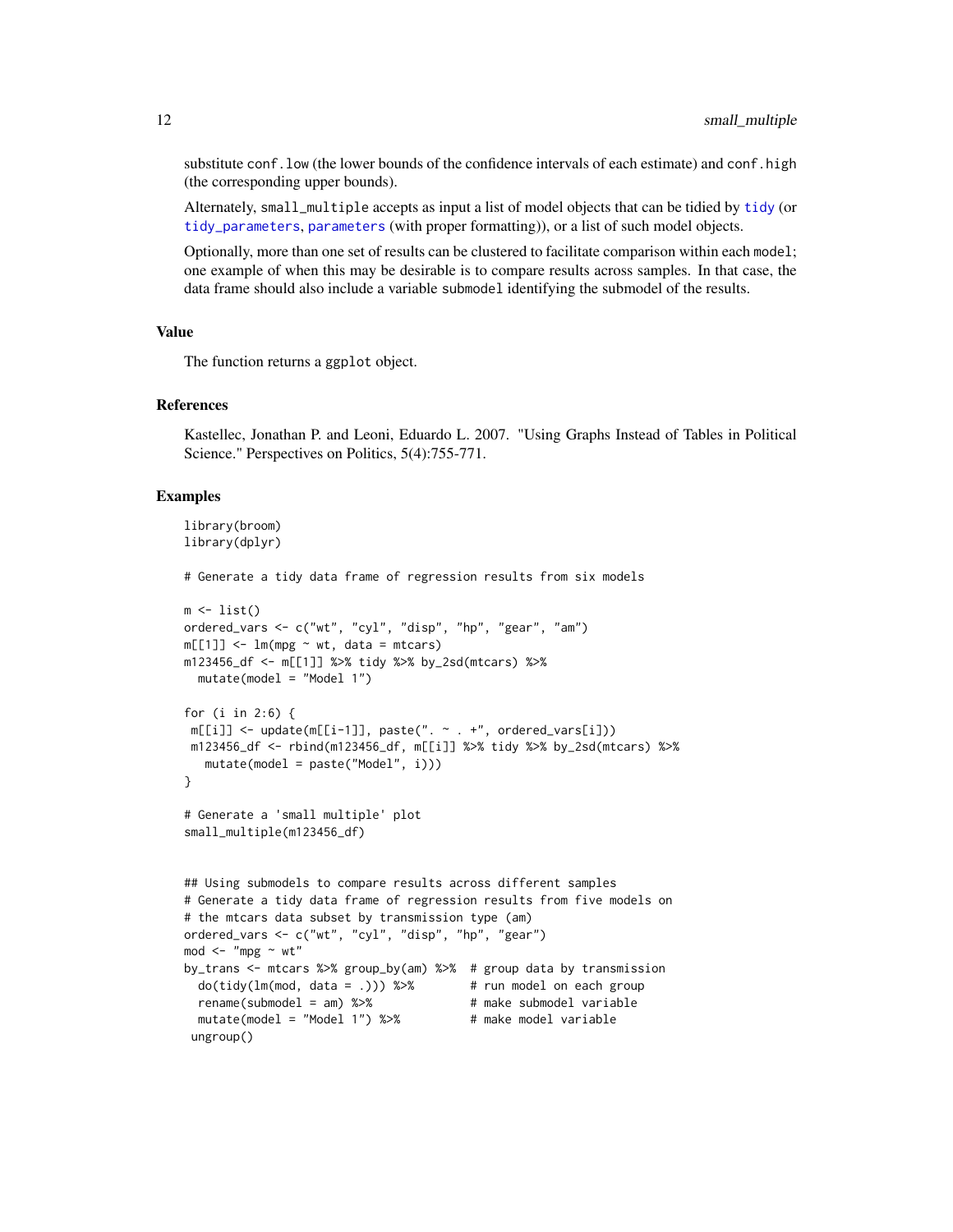```
for (i in 2:5) {
  mod <- paste(mod, "+", ordered_vars[i])
  by_trans <- rbind(by_trans, mtcars %>% group_by(am) %>%
                        do(tidy(lm(mod, data = .))) %>%
                        rename(submodel = am) %>%
                        mutate(model = paste("Model", i)) %>%
                        ungroup())
}
small_multiple(by_trans) +
theme_bw() + ylab("Coefficient Estimate") +
    geom_hline(yintercept = 0, colour = "grey60", linetype = 2) +
    theme(axis.text.x = element_text(angle = 45, hjust = 1),
          legend.position=c(0, 0), legend.justification=c(0, 0),
         legend.title = element_text(size=9),
         legend.background = element_rect(color="gray90"),
         legend.spacing = unit(-3, "pt"),
         legend.key.size = unit(10, "pt") +
    scale_colour_hue(name = "Transmission",
    breaks = c(0, 1),
    labels = c("Automatic", "Manual"))
```